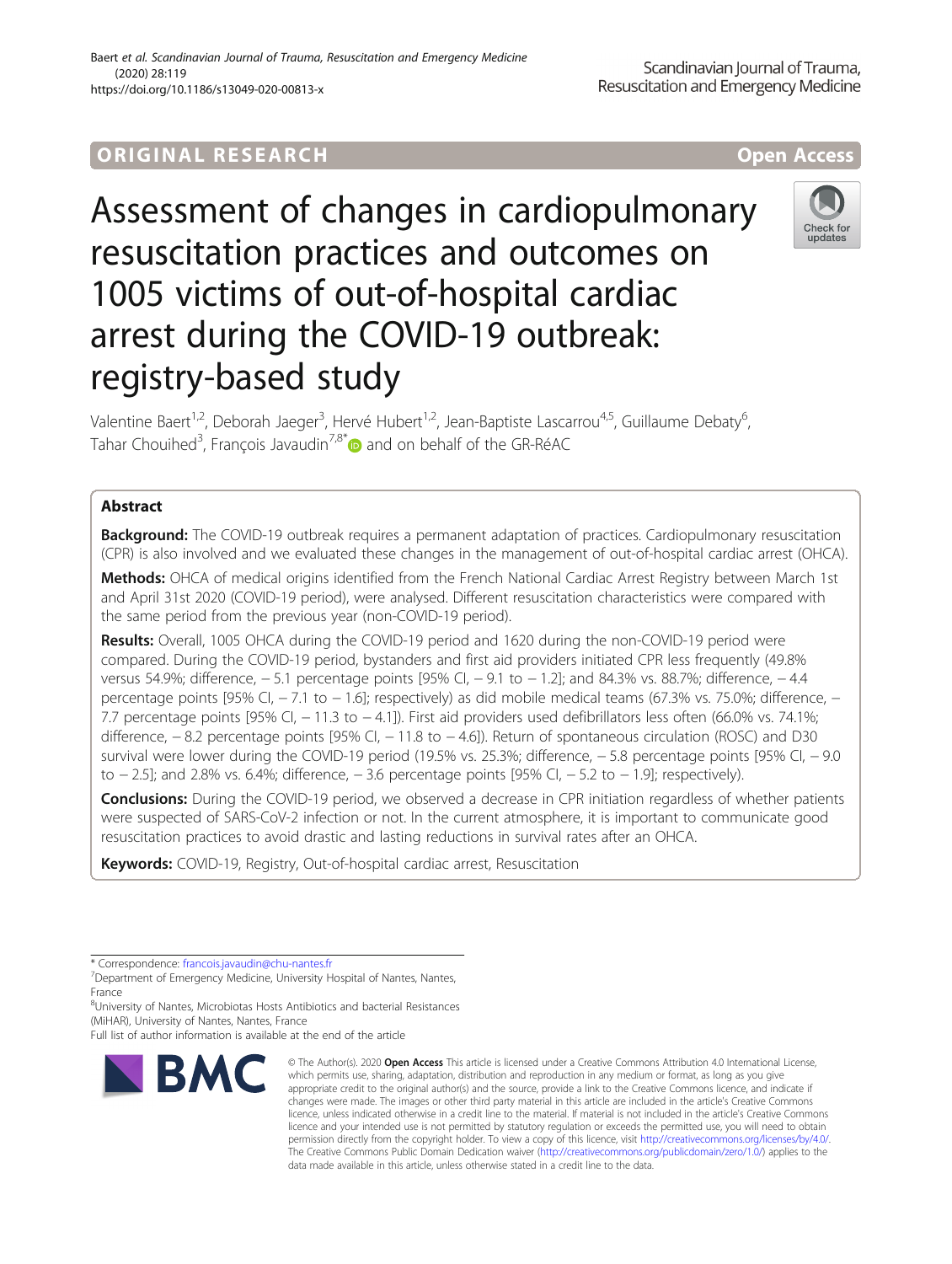# Introduction

The current SARS-CoV-2 outbreak is leading to a reorganization of healthcare systems to limit as much as possible virus spread. Emergency medical systems must constantly adapt while coping with overloaded emergency departments, and severe working conditions [\[1](#page-8-0)]. The primary measures are based on population isolation, physical distancing and personal protective equipment (PPE) use. The virus is transmitted mainly by direct contact or droplets [[2\]](#page-8-0) from symptomatic or nonsymptomatic infected persons [[3\]](#page-8-0). Outside the current viral outbreak, cardiopulmonary resuscitation (CPR) is not considered a frequent source of infectious disease transmission (estimated at  $\langle 1/200,000 \rangle$  [[4](#page-8-0)], however, close contact with a potentially infected subject, imposed by CPR, could be a source of SARS-CoV-2 contamination [[5,](#page-8-0) [6\]](#page-8-0). The resuscitation guidelines, in force since 2015, have therefore been adapted to this new situation; e.g., for basic life support (BLS), mouth-to-mouth ventilation in addition to chest compression are recommended to bystanders [[7](#page-8-0)–[9\]](#page-8-0). For advanced life support (ALS), bag-mask or supraglottic airway (SGA) ventilation are considered acceptable alternatives to tracheal intubation [\[10](#page-8-0), [11](#page-8-0)]. Recently, updates have been issued, notably by the International Liaison Committee on Resuscitation (ILCOR) [\[12\]](#page-8-0), the Emergency Cardiovascular Care Committee, and the American Heart Association [[13\]](#page-8-0). Briefly, the main changes recommend that lay rescuers should consider chest compressions only (CO-CPR), except for children, and all life support providers should use PPE during resuscitation and favour early tracheal intubation to minimise aerosols. These changes, within the COVID-19 context, can impact the management of OHCA at each level (BLS and ALS). The purpose of our study was to compare the management of OHCA resuscitation by bystanders, first aid providers and mobile medical teams (MMT), between the COVID-19 outbreak period and a non-COVID-19 period.

# Methods

# Study setting

In France, the pre-hospital emergency medical system is two-tiered, with a fire department ambulance available for prompt intervention and BLS, and MMT for ALS [[14\]](#page-8-0). The coordination of care for OHCA and other outof-hospital emergencies is under the responsibility of medical dispatch centres. All voluntaries MMT participating to the French OHCA registry (RéAC) use a specific intervention sheet for OHCA provided by the RéAC. The RéAC covers an at-risk population of about 20 million inhabitants. This RéAC recording form enables to collect patient data, times, care, and survival status. The RéAC form meets the requirements of the French Emergency Medical System (EMS) organization, and is structured according to the universal Utstein style [[15\]](#page-8-0). Data are reported in the secure RéAC database ([www.registreac.org](http://www.registreac.org)). During the outbreak period, RéAC users can record (database) if subjects are infected by COVID-19. A 30-day follow-up data collection after the OHCA or at the time of hospital discharge is performed and entered into the database. The whole functioning of the RéAC registry had previously been described [\[16](#page-8-0)].

# Study population and data

Our comparative multicentre study used data from the French national OHCA registry (RéAC). We compared two cohorts of OHCA victims, the first corresponded to OHCA occurred between March 1st and April 31st 2020, corresponding to the COVID-19 outbreak period, and the second corresponding to OHCA occurred between March–April 2019, i.e. the non-COVID-19 period. Our inclusion criteria were: all medical OHCA according to the Utstein template [\[15](#page-8-0)]. Our exclusion criteria were: physical indication of death, patients with a known Do Not Attempt Resuscitation (DNAR) order, end of life patients, and traumatic drowning, overdose, asphyxia (external causes) and electrocution OHCA.

For COVID-19 affected-patients, probable or confirmed COVID-19 cases were identified in compliance with the World Health Organization (WHO) definition [[17\]](#page-8-0). Hence, probable cases corresponded to a suspected case for whom testing could not be performed for any reason, or for whom testing for COVID-19 was inconclusive. In our context, patients with symptoms (fever associated with respiratory symptoms or symptoms suggestive of COVID-19 at the MMT physician discretion) and confirmed cases (COVID-19 laboratory confirmation) were aggregated to the same group: COVID-19 OHCA.

# Endpoints

Our study was based on management comparisons during the COVID-19 and non-COVID-19 periods. Firstly, the determinants of resuscitation undertaken by bystanders (CPR initiation, type of CPR, use of a defibrillator), secondly, the description of BLS made by the first aid providers (timing, use of ventilation and defibrillator), and lastly, ALS details performed by the MMT (timing, initiation of ALS, administration of epinephrine and tracheal intubation). The other endpoints were return of spontaneous circulation (ROSC) and the survival 30 days after OHCA or at hospital discharge (D30 survival).

# Statistical analysis

We described and compared baseline characteristics, BLS and ALS of the two patient cohorts (COVID-19 and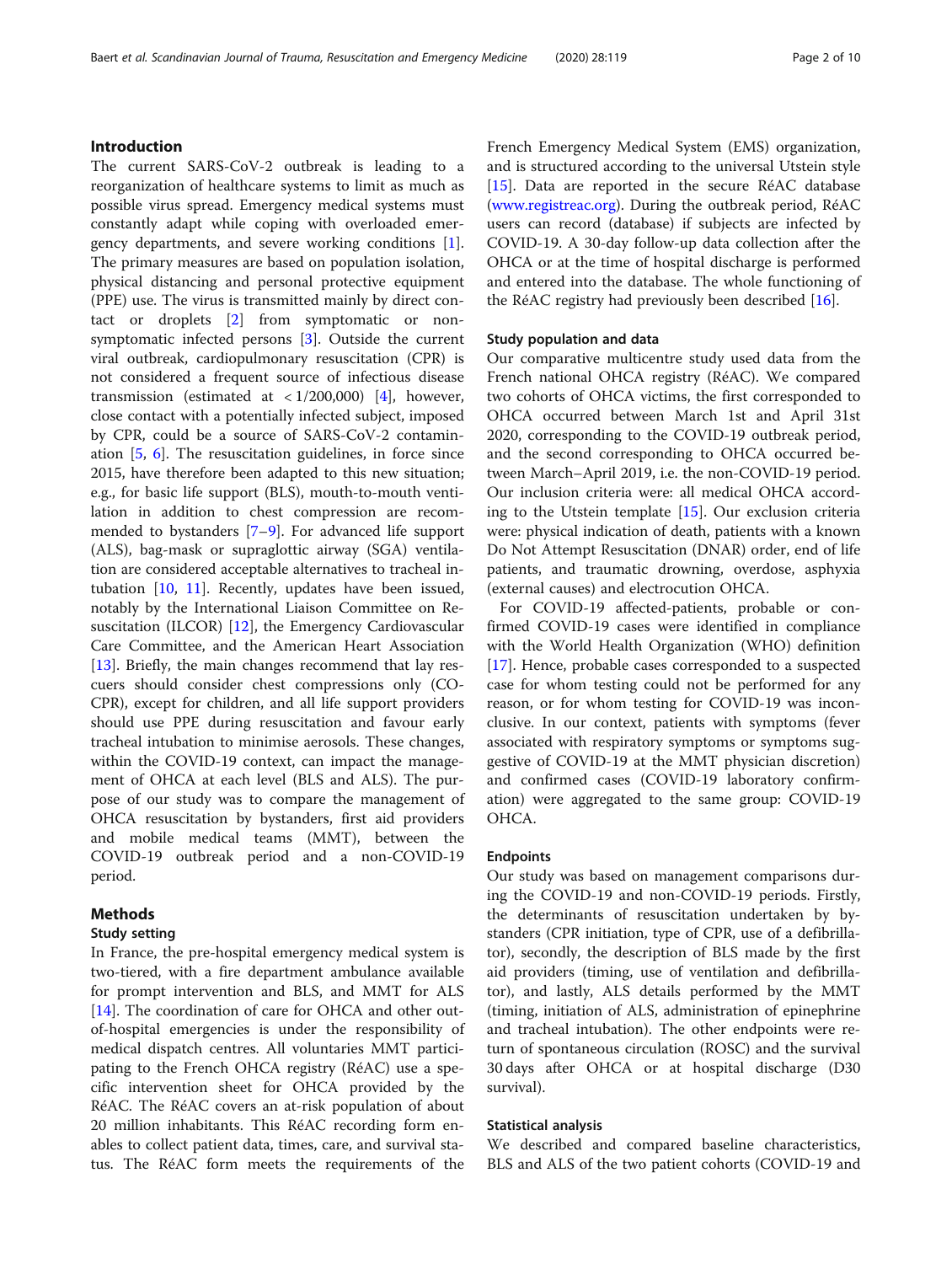non-COVID-19 period). In the COVID-19 period, we compared COVID-19 patients and non-COVID-19 patients. The quantitative variables were described as mean and standard deviations. The qualitative variables were described as frequencies. Bivariate analyses were assessed estimating the between-group difference and its 95% confidence interval.

All statistical analyses were performed using SPSS software (version 25.0; IBM, Armonk, NY, USA). The threshold for statistical significance was set at  $p < 0.05$ .

# Ethics

This study was approved as a medical registry assessment by the French Advisory Committee on Information Processing in Health Research (CCTIRS), and by the French National Data Protection Commission (CNIL, authorisation number 910946). This study was approved as a medical registry assessment without the requirement for patient consent.

# Results

# Patients

During the study periods, 3629 subjects were recorded in the RéAC registry, 1375 were recorded in March and April 2020 (COVID-19 period), and 2254 in March and April 2019 (non-COVID-19 period). We excluded 591 victims of non-medical OHCA, 278 patients with physical indication of death at MMT arrival and 135 patients with "do no attempt resuscitation instructions" or in end of life. Hence, 2625 subjects were included; 1005 were recorded during the COVID-19 period (Fig. 1). Among the 1005 subjects in the COVID-19 period, 197 patients (19.6%) were classified as COVID-19 OHCA.

#### Baseline patient descriptions and comparisons

As shown (Table [1\)](#page-3-0), patient mean age was  $68 \pm 17$  years and 75.5% of OHCA occurred at home. In terms of survival, 5.0% were alive at D30.

During the COVID-19 period, no demographic differences were observed regarding patient age, sex, and cardiovascular, respiratory or diabetes histories. However, ROSC and D30 survival were significantly lower (19.5% vs. 25.3%; difference, − 5.8 percentage points [95% CI, − 9.0 to −2.5]; and 2.8% vs. 6.4%; difference, −3.6 percentage points [95% CI,  $-5.2$  to  $-1.9$ ]; respectively).

# Basic life support

In the total population, witnesses performed a BLS in 52.9% of cases, chest compression-only (CO-CPR) in 71.1% of cases, and chest compression with mouth to mouth (standard CPR, S-CPR) in 28.5% of cases (Table [2\)](#page-3-0).

During the COVID-19 period, bystanders initiated BLS less often (49.8% vs. 54.9%; difference, − 5.1 percentage points [95% CI,  $-9.1$  to  $-1.2$ ]), and the no flow duration (time between collapse and CPR initiation) was longer  $(15 \pm 18 \text{ min} \text{ vs. } 12 \pm 13 \text{ min}; \text{ mean difference}, 3.0)$  [95%] CI, 1.8 to 4.2]). No differences were observed between the rate of CO-CPR and S-CPR, and the use of automated external defibrillators (AED).

During both study periods, first aid providers arrived in 12 ± 10 min on OHCA scenes, and performed BLS in 87.0% of cases. A defibrillator was used in 71.0% of cases, and a shock was delivered to 17.3% of subjects.

During the COVID-19 period, the time between T0 (the call to emergency services) and first aid provider arrival was slightly longer  $(12 \pm 11 \text{ min}$  vs.  $11 \pm 9 \text{ min}$ ; mean difference, 1.0 [95% CI, 0.0 to 2.0]). BLS was

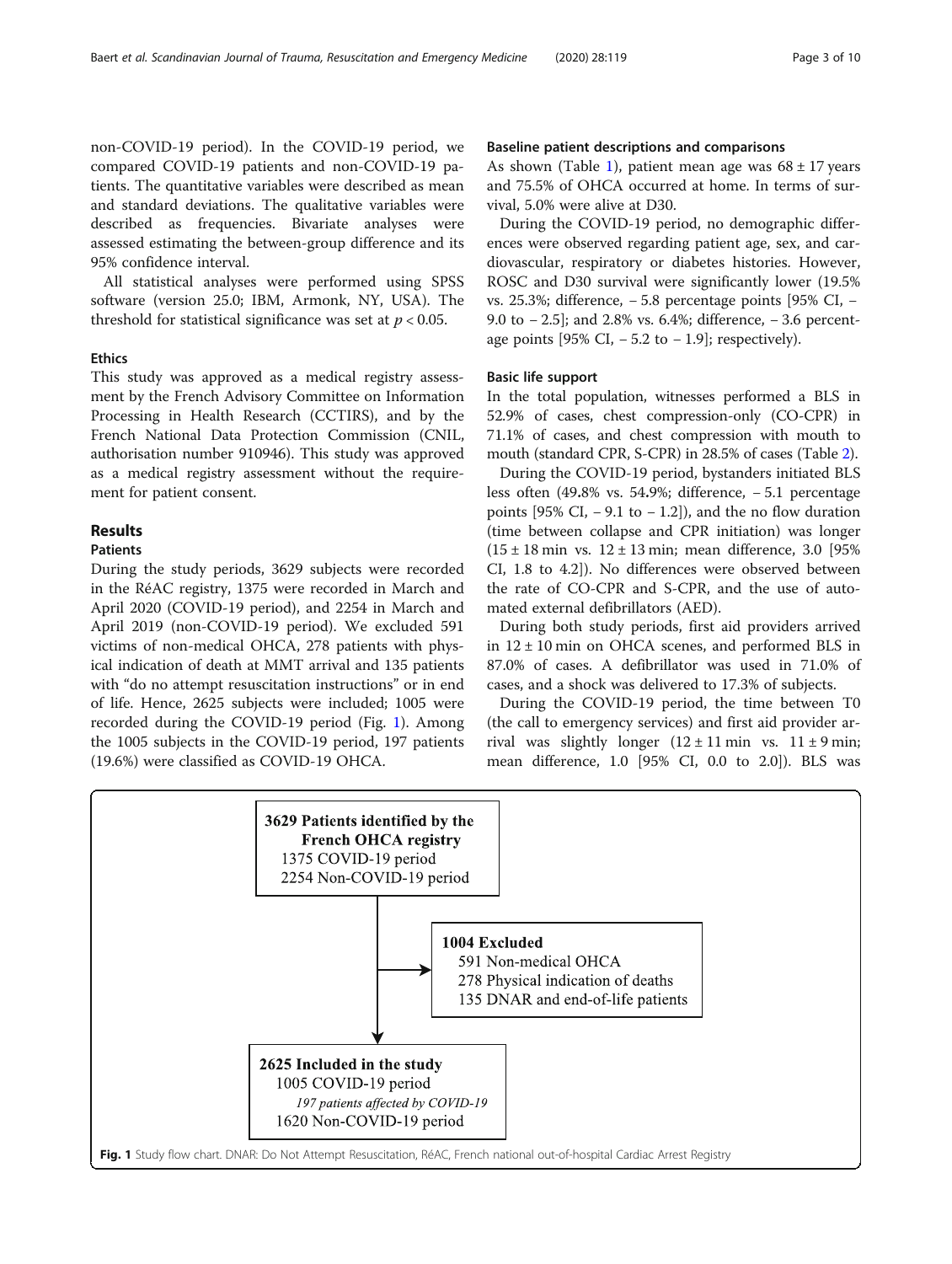# <span id="page-3-0"></span>Table 1 Patient characteristics

|                                     | All patients<br>$N = 2625$ | COVID-19 period<br>$N = 1005$ | Non-COVID-19 period<br>$N = 1620$ | p-value |
|-------------------------------------|----------------------------|-------------------------------|-----------------------------------|---------|
| Age, mean $\pm$ SD, y               | $68 \pm 17$                | $68 \pm 17$                   | $69 \pm 17$                       | 0.137   |
| Sex (Male), No./total (%)           | 1747/2625 (66.6)           | 676/1005 (67.3)               | 1071/1620 (66.1)                  | 0.552   |
| Medical history, No./total (%)      |                            |                               |                                   |         |
| - Diabetes                          | 395/2625 (15.0)            | 156/1005 (15.5)               | 239/1620 (14.8)                   | 0.613   |
| - Cardiovascular                    | 1249/2625 (47.6)           | 478/1005 (47.6)               | 771/1620 (47.6)                   | 1.000   |
| - Respiratory                       | 409/2625 (15.6)            | 160/1005 (15.9)               | 249/1620 (15.2)                   | 0.740   |
| - Other                             | 746/2625 (28.4)            | 262/1005 (26.1)               | 484/1620 (29.9)                   | 0.036   |
| - None                              | 155/2625 (5.9)             | 46/1005 (4.6)                 | 109/1620 (6.7)                    | 0.026   |
| OHCA location (home), No./total (%) | 1975/2483 (75.5)           | 819/971 (84.4)                | 1156/1512 (76.5)                  | < 0.001 |
| OHCA cause, No./total (%)           |                            |                               |                                   | 0.002   |
| - Cardiac                           | 2001/2625 (76.2)           | 726/1005 (72.2)               | 1275/1620 (78.7)                  |         |
| - Respiratory                       | 470/2625 (17.9)            | 210/1005 (20.9)               | 260/1620 (16.0)                   |         |
| - Neurological                      | 44/2625 (1.7)              | 19/1005 (1.9)                 | 25/1620 (1.5)                     |         |
| - Other medical cause               | 110/2625 (4.2)             | 50/1005 (5.0)                 | 60/1620 (3.7)                     |         |
| Survival ROSC, No./total (%)        | 604/2615 (23.1)            | 195/999 (19.5)                | 409/1616 (25.3)                   | 0.001   |
| D30 Survival, No./total (%)         | 125/2483 (5.1)             | 26/937 (2.8)                  | 99/1546 (6.4)                     | 0.001   |

# Table 2 BLS characteristics

|                                                                     | All patients<br>$N = 2625$ | COVID-19 period<br>$N = 1005$ | Non-COVID-19 period<br>$N = 1620$ | <i>p</i> -value |
|---------------------------------------------------------------------|----------------------------|-------------------------------|-----------------------------------|-----------------|
| By bystander                                                        |                            |                               |                                   |                 |
| Bystander present (at collapse), No./total (%)                      | 1683/2625 (64.1)           | 648/1005 (64.5)               | 1035/1620 (63.9)                  | 0.770           |
| Immediate BLS, No./total No. (%)                                    | 928/2625 (35.4)            | 343/1005 (34.1)               | 585/1620 (36.1)                   | 0.314           |
| No Flow Duration, mean $\pm$ SD, min <sup>a</sup>                   | $13 \pm 15$                | $15 \pm 18$                   | $12 \pm 13$                       | < 0.001         |
| Bystander BLS, No./total (%)                                        | 1389/2625 (52.9)           | 500/1005 (49.8)               | 889/1620 (54.9)                   | 0.011           |
| CC only (CO-CPR)                                                    | 988/1389 (71.1)            | 362/500 (72.4)                | 626/889 (70.4)                    | 0.075           |
| $CC + MtM$ (S-CPR)                                                  | 396/1389 (28.5)            | 134/500 (26.8)                | 262/889 (29.5)                    |                 |
| MtM only                                                            | 5/1389(0.4)                | 4/500(0.8)                    | 1/889(0.1)                        |                 |
| AED use, No./total (%)                                              | 194/2625 (7.4)             | 75/1005 (7.5)                 | 119/1620 (7.5)                    | 0.939           |
| AED shock, No./total (%)                                            | 57/2625 (2.2)              | 21/1005(2.1)                  | 36/1620 (2.2)                     | 0.897           |
| By first aid provider                                               |                            |                               |                                   |                 |
| Time between T0 and first aid providers arrival, mean $\pm$ SD, min | $12 \pm 10$                | $12 \pm 11$                   | $11 \pm 9$                        | 0.010           |
| First aid provider BLS, No./total (%)                               | 2277/2618 (87.0)           | 845/1003 (84.3)               | 0.001                             | 0.001           |
| $-CC$                                                               | 2271/2278 (99.6)           | 842/846 (99.5)                | 1429/1432 (99.7)                  | 0.479           |
| - Ventilation                                                       | 2131/2277 (93.6)           | 795/845 (94.1)                | 1336/1432 (93.3)                  | 0.480           |
| AED use, No./total (%)                                              | 1863/2625 (71.0)           | 662/1005 (66.0)               | 1200/1620 (74.1)                  | < 0.001         |
| AED shock, No./total (%)                                            | 454/2625 (17.3)            | 154/1005 (15.3)               | 300/1620 (18.5)                   | 0.038           |

Data are expressed as the number/total number (frequency %) for qualitative variables or mean ± standard deviation for quantitative variables MMT mobile medical team, BLS basic life support, CC chest compressions, MtM mouth to mouth, CPR cardiopulmonary resuscitation, AED automated external defibrillator

<sup>a</sup> Time between collapse and CPR initiation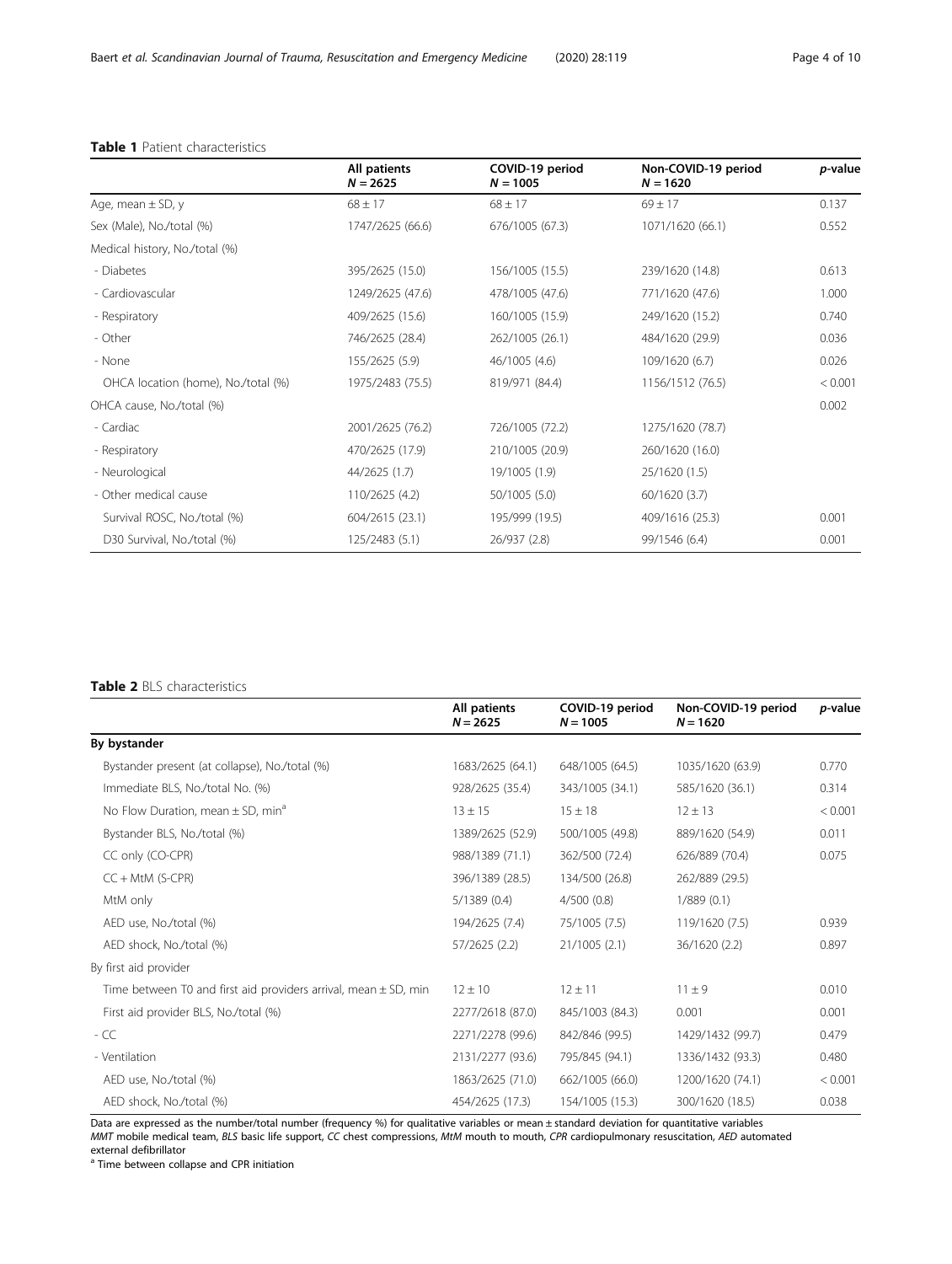attempted less frequently in the COVID-19 period group (84.3% vs. 88.7%; difference, − 4.4 percentage points [95% CI,  $-7.1$  to  $-1.6$ ]), and the defibrillator was less frequently used (66.0% vs. 74.1%; difference,  $-8.2$  percentage points [95% CI,  $-11.8$  to  $-4.6$ ]). However, when a BLS was implemented, no differences were observed for chest compression and bag-mask ventilation rates.

# Advanced life support

The mean MMT arrival time was  $22 \pm 15$  min, time to tracheal intubation was  $28 \pm 13$  min, and time to adrenaline injection was  $26 \pm 12$  min. ALS was started in 72.0% of cases (Table 3).

No differences between the two periods were observed for ALS timing or duration. ALS was less frequently implemented during the COVID-19 period (67.3% vs. 75.0%; difference, − 7.7 percentage points [95% CI, − 11.3 to − 4.1]), and adrenaline was less frequently injected (61.8% vs. 67.9%; difference, − 6.2 percentage points [95% CI,  $-10.0$  to  $-2.4$ ]). The absence of injection routes implementation was more frequent during the COVID-19 period (34.2% vs. 26.8%; difference, 7.4

percentage points [95% CI, 3.8 to 11.1]). Tracheal intubation was less implemented (61.6% vs. 69.1%; difference, − 7.5 percentage points [95% CI, − 11.2 to − 3.7]).

# COVID-19 and OHCA victims

Focusing on the COVID-19 period (between March 1st and April 31st 2020), when we compared COVID-19 victims of OHCA and non-COVID-19 patients (Table [4](#page-5-0)), no differences were observed for age, location of OHCA, bystander BLS, first aid provider of BLS and ALS implementation. However, COVID-19 patients were less likely to be male (59.4% vs. 69.2%; difference, − 9.7 percentage points [95% CI,  $-17.3$  to  $-2.2$ ]), present more respiratory histories (23.4% vs. 14.1%; difference, 9.2 percentage points [95% CI, 2.9 to 15.6]), and had a more respiratory aetiology of OHCA (56.9% vs. 12.1%; difference, 44.7 percentage points [95% CI, 37.5 to 52.0]). In the COVID-19 OHCA group, no flow duration (time between OHCA and the first resuscitation) was longer  $(18 \pm 22 \text{ min} \text{ vs. } 14 \pm 17 \text{ min}; \text{ mean difference, } 4.0 \text{ [95\%]}$ CI, 1.2 to 6.8]), and the time between T0 and ROSC or death was also longer  $(48 \pm 27 \text{ min} \text{ vs. } 43 \pm 23 \text{ min} \text{ ; mean})$ 

Table 3 ALS characteristics

|                                              | All patients<br>$N = 2625$ | COVID-19 period<br>$N = 1005$ | Non-COVID-19 period<br>$N = 1620$ | p-value |
|----------------------------------------------|----------------------------|-------------------------------|-----------------------------------|---------|
| Times, mean $\pm$ SD, min                    |                            |                               |                                   |         |
| Time between T0 and MMT arrival              | $22 \pm 15$                | $23 \pm 18$                   | $22 \pm 13$                       | 0.461   |
| Time between T0 and intubation               | $28 \pm 13$                | $28 \pm 13$                   | $28 \pm 13$                       | 0.568   |
| Time between T0 and epinephrine              | $26 \pm 12$                | $27 \pm 13$                   | $26 \pm 13$                       | 0.400   |
| Time between T0 and ROSC or death            | $42 \pm 22$                | $44 \pm 24$                   | $42 \pm 21$                       | 0.342   |
| Resuscitation practices                      |                            |                               |                                   |         |
| First recorded cardiac rhythm, No./total (%) |                            |                               |                                   | 0.226   |
| - Asystole                                   | 2041/2618 (72.0)           | 796/1003 (79.4)               | 1245/1615 (77.1)                  |         |
| - VF/pulseless VT                            | 232/2618 (8.8)             | 87/1003 (8.7)                 | 145/1615 (9.0)                    |         |
| $-$ PEA                                      | 206/2618 (7.8)             | 78/1003 (7.8)                 | 128/1615 (7.9)                    |         |
| - ROSC due to BLS                            | 139/2618 (5.3)             | 42/1003 (4.2)                 | 97/1615 (6.0)                     |         |
| ALS implemented, No./total (%)               | 1891/2625 (72.0)           | 676/1005 (67.3)               | 1215/1620 (75.0)                  | < 0.001 |
| Epinephrine injected, No./total (%)          | 1720/2623 (65.6)           | 620/1004 (61.8)               | 1100/1619 (67.9)                  | 0.001   |
| Total dose of epinephrine, mean $\pm$ SD, mg | 5±4                        | $5 \pm 3$                     | 5±4                               | 0.189   |
| Injection route, No./total (%)               |                            |                               |                                   | < 0.001 |
| $-$ PIV                                      | 1632/2625 (62.2)           | 582/1005 (57.9)               | 1050/1620 (64.8)                  |         |
| $-10$                                        | 199/2625 (7.6)             | 71/1005 (7.1)                 | 128/1620 (7.9)                    |         |
| - Other                                      | 16/2625(0.6)               | 8/1005 (0.8)                  | 8/1620(0.5)                       |         |
| - None                                       | 778/2625 (29.6)            | 344/1005 (34.2)               | 434/1620 (26.8)                   |         |
| Tracheal intubation, No./total (%)           | 1738/2625 (66.2)           | 619/1005 (61.6)               | 1119/1620 (69.1)                  | < 0.001 |
| Impossible intubation, No./total (%)         | 46/1053 (4.4)              | 15/375 (4.0)                  | 31/678 (4.6)                      | 0.754   |
| Shock by AED, No./total (%)                  | 394/2625 (15.0)            | 143/1005 (14.2)               | 251/1620 (15.5)                   | 0.038   |

Data are expressed as the number/total number (frequency %) for qualitative variables or mean ± standard deviation for quantitative variables MMT mobile medical team, ROSC return of spontaneous circulation, VF/pulseless VT ventricular fibrillation/pulseless tachycardia, PEA pulseless electrical activity, BLS basic life support, ALS advanced life support, PIV peripheral intravenous access, IO intraosseous, AED automated external defibrillator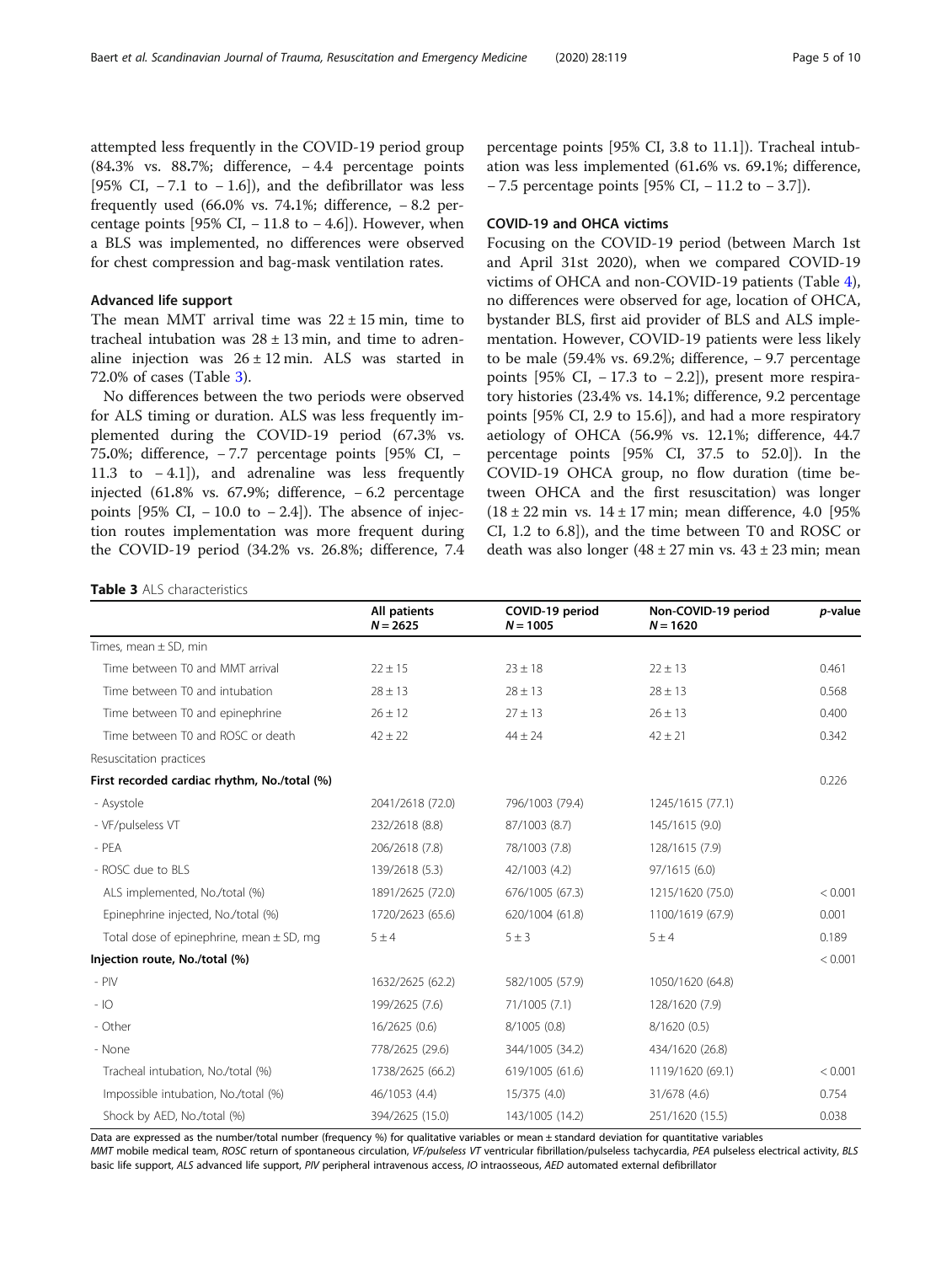<span id="page-5-0"></span>Table 4 Comparisons between COVID-19 and non-COVID-19 patients during the COVID-19 period only (between March 1st and April 31st 2020)

|                                                                     | <b>COVID-19 patients</b><br>$N = 197$ | Non-COVID-19 patients<br>$N = 808$ | <i>p</i> -value |
|---------------------------------------------------------------------|---------------------------------------|------------------------------------|-----------------|
| Age, mean $\pm$ SD, y                                               | $67 \pm 18$                           | $69 \pm 16$                        | 0.520           |
| Sex (Male), No./total (%)                                           | 117/197 (59.4)                        | 559/808 (69.2)                     | 0.011           |
| Medical history, No./total (%)                                      |                                       |                                    |                 |
| - Diabetes                                                          | 31/197 (15.7)                         | 125/808 (15.5)                     | 0.913           |
| - Cardiovascular                                                    | 85/197 (43.1)                         | 393/808 (48.6)                     | 0.177           |
| - Respiratory                                                       | 46/197 (23.4)                         | 114/808 (14.1)                     | 0.002           |
| - Other                                                             | 51/197 (25.9)                         | 211/808 (26.1)                     | 1.000           |
| - None                                                              | 10/197(5.1)                           | 36/808 (4.5)                       | 0.704           |
| OHCA location (home), No./total (%)                                 | 173/197 (87.8)                        | 646/774 (83.5)                     | 0.153           |
| OHCA cause, No./total (%)                                           |                                       |                                    | < 0.001         |
| - Cardiac                                                           | 67/197 (34.0)                         | 659/808 (81.6)                     |                 |
| - Respiratory                                                       | 112/197 (56.9)                        | 98/808 (12.1)                      |                 |
| - Neurological                                                      | 2/197(1.0)                            | 17/808 (2.1)                       |                 |
| - Other medical cause                                               | 16/197 (8.1)                          | 34/808 (4.2)                       |                 |
| Bystander presence, No./total (%)                                   | 126/197 (64.0)                        | 522/808 (64.6)                     | 0.868           |
| Immediate BLS, No./total (%) <sup>a</sup>                           | 67/197 (34.0)                         | 276/808 (34.2)                     | 1.000           |
| Bystander BLS, No./total (%)                                        | 99/197 (50.3)                         | 401/808 (49.6)                     | 0.937           |
| First aid provider BLS, No./total (%)                               | 162/197 (82.2)                        | 683/806 (84.7)                     | 0.382           |
| Times; No Flow duration, mean $\pm$ SD, min <sup>b</sup>            | $18 \pm 22$                           | $14 \pm 17$                        | 0.009           |
| Time between T0 and first aid providers arrival, mean $\pm$ SD, min | $16 \pm 18$                           | $12 \pm 9$                         | 0.095           |
| Time between T0 and MMT arrival, mean ± SD, min                     | $25 \pm 22$                           | $23 \pm 17$                        | 0.346           |
| Time between T0 and ROSC or death, mean $\pm$ SD, min               | $48 \pm 27$                           | $43 \pm 23$                        | 0.025           |
| ALS                                                                 |                                       |                                    |                 |
| First recorded cardiac rhythm, No./total (%)                        |                                       |                                    | 0.073           |
| - Asystole                                                          | 163/197 (82.7)                        | 633/806 (78.5)                     |                 |
| - VF/pulseless VT                                                   | 8/197(4.1)                            | 79/806 (9.8)                       |                 |
| $-$ PEA                                                             | 18/197 (9.1)                          | 60/806 (7.5)                       |                 |
| - ROSC due to BLS                                                   | 8/197(4.1)                            | 34/806 (4.2)                       |                 |
| ALS implemented, No./total (%)                                      | 128/197 (65.0)                        | 548/808 (67.8)                     | 0.447           |
| ROSC, No./total (%)                                                 | 34/196 (17.3)                         | 161/803 (20.0)                     | 0.423           |
| D30 survival, No./total (%)                                         | 0/192(0.0)                            | 26/745 (3.5)                       | < 0.001         |

<sup>a</sup>lf a bystander is present, % of BLS initiated immediately at the collapse time

**<sup>b</sup>Time between collapse and initiation of CPR** 

Data are expressed as the number/total number (frequency %) for qualitative variables or mean ± standard deviation for quantitative variables

OHCA out-of-hospital cardiac arrest, MMT mobile medical team, ROSC return of spontaneous circulation, VF/pulseless VT ventricular fibrillation/pulseless tachycardia, PEA pulseless electrical activity, BLS basic life support, ALS advanced life support, PIV peripheral intravenous access, IO intraosseous

difference, 5.0 [95% CI, 1.2 to 8.8]). No difference was observed regarding ROSC rate (17.3% vs. 20.0%; difference, − 2.7 percentage points [95% CI, − 8.7 to 3.3]). Less survival 30 days after the OHCA was observed in COVID-19 patients (0.0% vs. 3.5%; difference, − 3.5 percentage points [95% CI,  $-5.1$  to  $-1.2$ ]). Respiratory causes were more frequent during this COVID-19 period (20.9% vs. 16.0%; difference, 4.8 percentage points [95% CI, 1.8 to 7.9]).

# **Discussion**

From a French OHCA prospective cohort, we assessed the impact of the COVID-19 outbreak on CPR practices (BLS and ALS). We observed that BLS and ALS initiation was less frequent during the COVID-19 period (whether the subjects were suspicious of COVID-19 or not). The ROSC rate was reduced by six points and D30 survival was halved during the COVID-19 period, when compared to the non-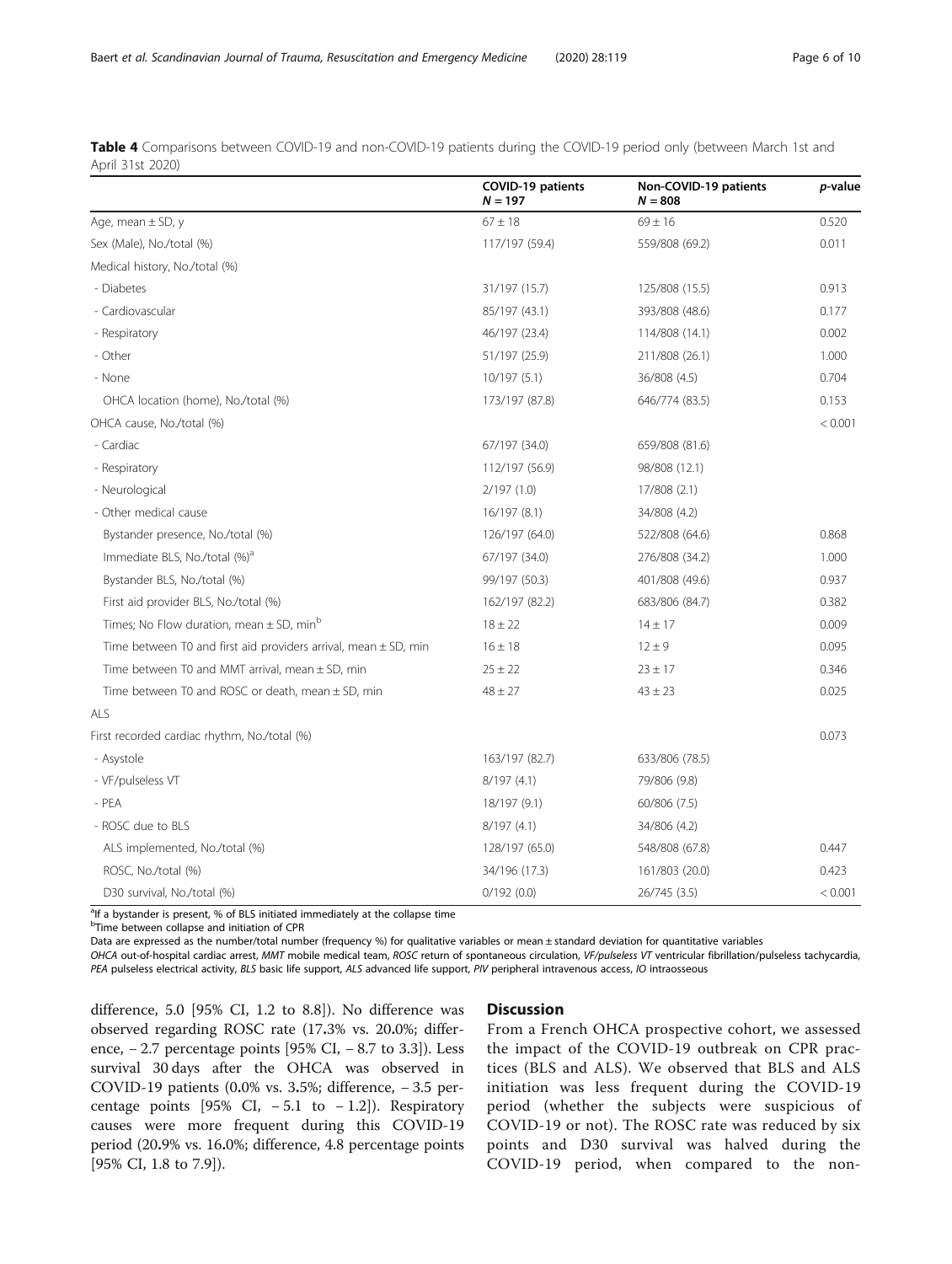COVID-19 period, highlighting the potential impact of SARS-CoV-2 on CPR outcomes.

#### BLS by bystanders

During the COVID-19 outbreak period, we observed a lower rate of bystander CPR initiation. This could be explained by the fear of contracting SARS-CoV-2 infection. Scquizzatoa et al. warned of the need to initiate resuscitation as early as possible following an OHCA incident in Sydney, Australia, where bystander CPR was not initiated on a 60-year-old Chinese man for fear of infection with the coronavirus [\[18](#page-8-0)]. Indeed, initiating early CPR is key to successful outcomes [\[19](#page-8-0), [20](#page-8-0)]. For adults, CO-CPR appears to be a good alternative to standard CPR (including mouth-to-mouth ventilation) in this context. The meta-analyses of three randomised studies comparing S-CPR to CO-CPR, showed that CO-CPR was associated with improved survival [\[21](#page-8-0), [22\]](#page-8-0). Recent observational studies have shown either equivalent or improved outcomes of CO-CPR [\[23](#page-8-0)–[25\]](#page-8-0). However, for children with OHCA, it would appear that S-CPR is associated with a better prognosis than CO-CPR [[26\]](#page-8-0). The latest updated recommendations support this, i.e. CO-CPR for adults and S-CPR for children during the COVID-19 outbreak period [\[13\]](#page-8-0). To further reduce the viral transmission risk, it is suggested that the rescuer and the patient both wear masks or cloths if possible [[13\]](#page-8-0).

In the OHCA event, rapid access to a defibrillator is essential for an early ROSC and survival [[27\]](#page-8-0). During the COVID-19 period, bystanders frequently used defibrillators despite the closure of some public places. Access to defibrillators has been maintained during this lockdown. Moreover, cardiac arrests occurred more frequently at home, where access to defibrillators were limited. The recent development of smartphone applications for locating defibrillators in public places and requesting citizen responders to provide CPR assistance on the scene may be one of the explanations for our observations [[28\]](#page-9-0). For these inaccessibility events, it would be interesting to consider other strategies such as drone delivery [[29,](#page-9-0) [30\]](#page-9-0).

### BLS by first aid providers

Bag-mask ventilation generates aerosols and therefore poses a high risk of contamination for first aid workers [[31\]](#page-9-0). The use of a high efficiency particulate air (HEPA) filters between mask and bag, as well as two-hand bagmask ventilation techniques to ensure a tight seal have been promoted [\[13\]](#page-8-0). If MMT arrival is rapid, tracheal intubation must be performed, but if not, a simple passive oxygenation with non-rebreathing face mask (NRFM), covered by a surgical mask should be considered [[13](#page-8-0)]. In our study, we observed less CPR initiation and less

defibrillator use (i.e. just the application of the pads without necessarily shocking) by first aid providers during the COVID-19 period. Yet, there is no clear evidence that defibrillation generates aerosols [\[9](#page-8-0)]. Paradoxically, bag-mask ventilation which generates aerosols, was performed just as frequently in both COVID-19 and non-COVID-19 periods.

#### ALS by Mobile medical team

Despite the COVID-19 outbreak impact on emergency medical systems, the arrival time of MMT was similar between the two periods. This agreed with an OHCA analysis in Paris, France, in March 2020 [[32\]](#page-9-0).

Tracheal intubation is frequently performed by MMT upon arrival at an OHCA  $[33]$  $[33]$ . The rate of tracheal intubation failure is low (approximately 2%) when an airway is provided by an out-of-hospital emergency physician [\[34\]](#page-9-0). In spite of additional hygiene precautions (i.e. donning PPE and limiting personnel), we have not observed additional intubation failures or time delays during the COVID-19 period. Even if no delays were observed in time to intubation or epinephrine injection during the COVID-19 period, when compared to the non-COVID-19 period, we observed that the MMT implemented less injections or tracheal intubations, due to the fact that less ALS were initiated. Similarly, there was little use for intraosseous routes during both periods (approximately 8%). However, it would appear that intraosseous routes may be easier for medical personnel in full protective gear [\[35](#page-9-0)]. This injection route is not widely used in France, and is not associated with a poorer prognosis, when compared to conventional peripheral venous routes [[36\]](#page-9-0).

Hence, during the COVID-19 period, patients received less resuscitation by MMT (ALS). An explanation for this could be that bystanders and first aid providers initiated less CPR, which lengthened no-flow durations in patients. This situation, no longer compatible with good outcomes, causing the MMT to stop resuscitation.

## **Outcome**

Critically ill patients with SARS-CoV-2 pneumonia have poor survival rates [[37\]](#page-9-0). When they experience cardiac arrest in hospital, the outcome is even worse. Indeed, D30 survival is approximately 3%, and D30 with a good neurological outcome is less than 1% [[37\]](#page-9-0). In our series of cases with COVID-19, we observed less survivors 30 days following OHCA although we did not observe differences in BLS or ALS practices between COVID-19 OHCA and non-COVID-19 OHCA. We therefore observed a period effect explaining the differences in CPR. During the COVID-19 period, the rate of ROSC and D30 survival for all medical OHCA was very poor. The most compelling explanation was the decreased onset of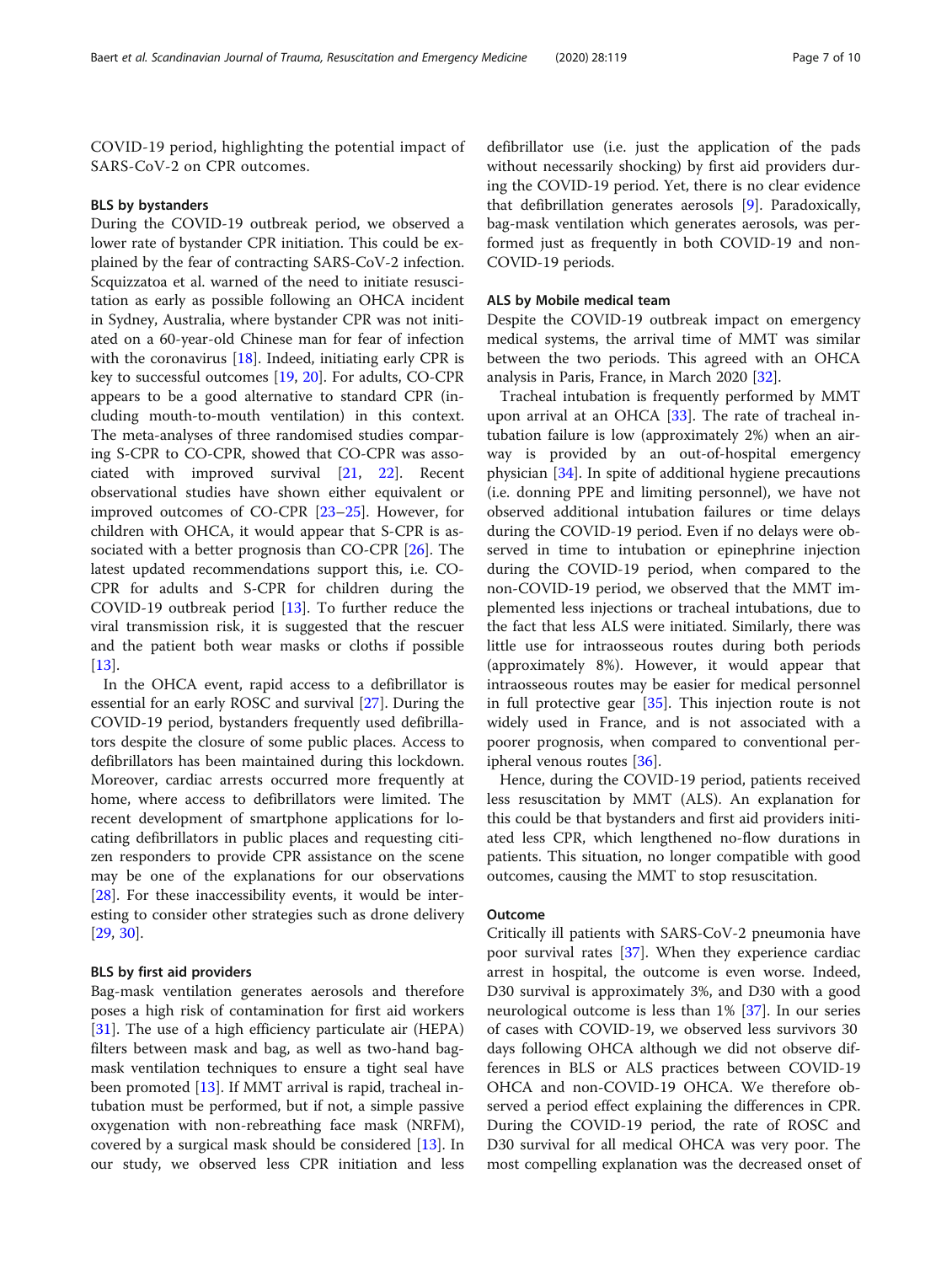resuscitation for both BLS and ALS, and decreased defibrillator use by first aid providers.

# Limitations

Our study had several limitations. One was related to the RéAC registry. This registry is based on the voluntary participation of MMT, hence not all MMT participate in the registry. However, those MMT who participated were spread across France, and provided good overviews of French practices.

Another limitation involved the rapid execution of the study and the included data. Hence, the comparison of the number of patients included during the COVID-19 period and non-COVID-19 period should be performed with caution. Indeed, during this outbreak period, it was difficult for some MMT investigators to include patients in the RéAC registry, therefore all participating MMT did not include all their patients. Nevertheless, our aim was not to perform incidence calculations, therefore we included all registered OHCA (during the COVID-19 and non-COVID-19 period). Even if less patients were included in the COVID-19 period in our study, it was just a non-exhaustive cohort of patients, an increase of MMT French activity was observed as well as in Italy [[38,](#page-9-0) [39\]](#page-9-0). This may have led to a selection bias, but our aim was to collect as much data as possible. Admittedly, this point limits the generalisability of the data, but does not preclude drawing at least tentative conclusions.

Moreover, the survival rate in this particular period, with all the cofounders associated with the COVID-19 cases should not be generalised. Factors external to the COVID-19 may have had an impact as well.

The final study limitation relates to the issue that some OHCAs may have been misclassified with regard to their COVID-19 status. Indeed, some of the "non-COVID-19" cases may have been false negatives; moreover, we did not have access to post-mortem information. The limited access to COVID-19 testing in France may have led to the under-diagnosis of COVID-19 cases.

# Conclusions

To conclude, during the COVID-19 period, we observed decreased initiation of CPR by bystanders and first aid providers for BLS, and decreased ALS by the MMT, regardless if subjects were infected with SARS-CoV-2 or not. ROSC rates and survival were also greatly reduced, even for non-COVID-19 subjects. It is now urgent and essential to communicate good resuscitation practices during this COVID-19 period, to avoid drastic and lasting reductions in survival rates after an OHCA.

#### Abbreviations

ALS: Advanced life support; BLS: Basic life support; CCTIRS: French Advisory Committee on Information Processing in Health Research; CNIL: French National Data Protection Commission; CO-CPR: Chest compressions only;

CPR: Cardiopulmonary resuscitation; EMS: Emergency Medical System; ILCOR: International Liaison Committee on Resuscitation; MMT: Mobile medical teams; NRFM: Non-rebreathing face mask; OHCA: Out-of-hospital cardiac arrest; PPE: Personal protective equipment; RéAC: French national OHCA registry; ROSC: Return of spontaneous circulation; S-CPR: Standard CPR; SGA: Supraglottic airway; WHO: World Health Organization

#### Acknowledgments

We thank especially for the inclusion of patients during the COVID period: Delphine Hugenschmitt, Thomas Bony, Clément Babin, Rudy Cohen, Natacha Ngoyi, Sébastien Jonquet, Terence Ahui, Tom Handwerk, Patrice Serre, Nadia Mansouri, François Revaux, Adèle Barbery, Mariane Ovtcharenko, Cécile Ursat, Lucie Ginoux, Cécile Bonhomme, Claire-Marie Weyer, Diego Abarrategui, Sophie Narcisse, Alice Conio, Hubert Courcoux, Coralie Chassin, Sylvain Thiriez, Benoit Jardel, Alain Guillon, Jessica Picot, Olivier Watrelot, Sébastien Mur, Nancy Gaillard, Fanny Larcher, Antoine Leroy, Céline Le Beuan, Carine Vanderstraeten, Frédéric Adnet, Jean-Marc Agostinucci, Steven Lagadec, Karim Tazarourte, Pierre-Yves Gueugniaud and Carlos El khoury. Gr-RéAC: For this study, GR-RéAC was composed by Drs: Abarrategui Diego, Adam Romain, Agostinucci Jean marc, Ahui Terence, Alcouffe Fabrice, Altervain Yohan, Amelon Francois-Xavier, Andre Fanny, Andriamirado Florian, Antouard Jerome, Arnaud Aurelie, Aubert Raphael, Avondo Aurelie, Babin Clement, Baina Anne, Ballet Celine, Barberis Christophe, Barbery Adele, Bardelay Romain, Bargain Philippe, Barukh Karen, Baudin Marine, Beaka Placido, Beayni Zaher, Belin Matthieu, Benoit Clement, Bertrand Philippe, Besnier Sylvie, Blain Stephane, Bonhomme Cecile, Bouilleau Guillem, Boulanger Bertrand, Bourg Arthur, Boursier Marion, Bouteloup Florent, Boutin Celia, Branche Fabienne, Bruneau Amandine, Busi Olivia, Caprini Pierre, Carle Olivier, Chabaud Asceline, Chantrel Gauthier, Chassin Coralie, Chatenet Guillaume, Chevrier Guillaume, Cissokho Khadidiatou, Clauw Emmelyne, Cohen Rudy, Colson Camille, Conio Alice, Constant Samuel, Costa Aurelie, Courcoux Hubert, Dattin Alix, De schlichting Marie alix, Decker Sandra, Dehouck Marc-Antoine, Deslais Benoit, Djebbar Lynda, Dubeaux Josephine, Dubois Camille, Duchier Caroline, Dumont Nathalie, Duperron Yann, Dussoulier Sebastien, Duval Benoit, Dyani Mohamed, Emonet Anne, Ferquel Martin, Fiani Nasri, Flambard Maud, Fleuchot Thomas, Foudi Lahcene, Frenais Regis, Fritsch Emmanuelle, Fuseau Celine, Fuster Patrick, Gaillard Nancy, Gay Julien, Gelin Emilie, Gentilhomme Angelie, Genuyt Benoit, Ginoux Lucie, Goulois Nathalie, Goulvin Virginie, Graux Cecile, Grave Eric, Grua David, Guenier Pierre-Alban, Guery Carole, Guillaumee Frederic, Guillet Aline, Guillon Alain, Guinard Sollweig, Guiot Olivier, Halbout Laurent, Hamdan David, Handwerk Tom, Harel David, Hebrard Manon, Hiller Pascale, Hoff Julie, Hoang Michael, Hugenschmitt Delphine, Jaeger Deborah, Jardel Benoit, Jauneau Charline, Javaudin Francois, Jeanmasson Yoann, Jeziorny Alexandre, Joliet Geraldine, Jonquet Sebastien, Kamara Mariam, Klimas Stephane, Laborne Francois xavier, Lacoste Julien, Lafitte Blandine, Lagadec Steven, Lamarche-Vadel Yacine, Lambert Julia, Lamothe Marion, Laot Melanie, Larcher Fanny, Lavielle Jeanne, Le beuan Celine, Le normand Thomas, Le pennetier Olivier, Lebail Antoine, Leclerc Maxence, Lepeve Alexandra, Leroy Antoine, Lespiaucq Christine, Levrard Pascaline, Li crapi Raffaello, Longo Celine, Lorge Sarah, Loubert Richard, Lougnon Jean-Paul, Maigre Olivier, Majoufre Gwenaelle, Mansouri Nadia, Marc Jean-Baptiste, Maroteix Paul, Marrakchi Faycal, Massacrier Sylvie, Maurel Marion, Megard Marie fleur, Merle Heloise, Mesli Adil, Meunier Juliette, Miquelestorena Julie, Miranda Celine, Moine Linda, Montagnon Francois-Xavier, Morel Jean-Charles, Morel marechal Emanuel, Mur Sebastien, Muteaud Margaux, Narcisse Sophie, Nardy Jean ely, Naud Julien, Nave Sophie, Nenert Eloi, Ngoyi Natacha, Nguyen Kim, Nicolin Leandre, Nussbaum Camille, Oliveira Larissa, Ovtcharenko Mariane, Pancher Agathe, Parisot Sarah, Peixoto Brandon, Pernot Thomas, Petitdemange Olivia, Piboule Ludovic, Pic Daniel, Picot Jessica, Pinel Lauren, Plenier Cecile, Potriquier Stephane, Pradeau Catherine, Pretalli Jean-Baptiste, Prouve Christina, Prudor Florence, Quilliet Dominique, Raconnat Julien, Rallu Martin, Ramaherison Thierry, Remond Annabelle, Robart Jean-Christophe, Robert Helene, Rojas Jerome, Roucaud Nicolas, Roudiak Nathalie, Rouffilange Louis, Sanchez Caroline, Savu Alexandru, Sciacca Christelle, Scuotto Pierre, Sebai Salim, Serre Patrice, Simeon Isabelle, Simisdean Ciprian, Suhas Pauline, Sussat Myriam, Sylvie Roux, Tabary Romain, Tasei frederic, Tellier Eric, Theurey Odile, Thibaud Eric, Thiriez Sylvain, Trialoup Sarah laure, Trouvain Helene, Ursat Cecile, Vanderstraeten Carine, Vasseur Laurene, Vergne Muriel, Villain-Coquet Laurent, Watrelot Olivier, Weyer Claire marie, Zeribi Badia.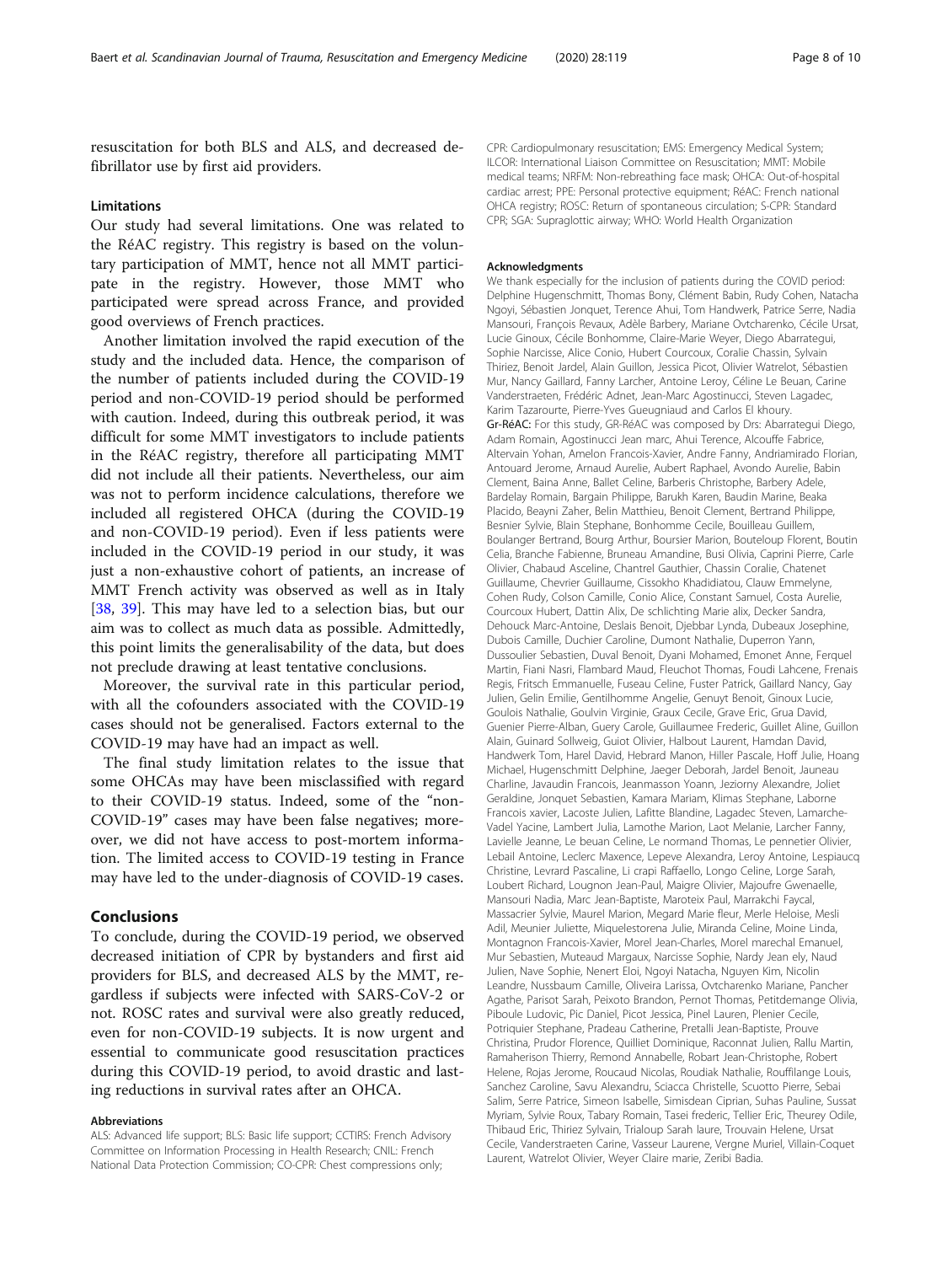# <span id="page-8-0"></span>Authors' contributions

VB and FJ contributed equally to this paper. VB and DJ are joint first authors. FJ, VB, HH and TC conceived and designed the study and drafted the manuscript. VB, FJ and HH computed statistics. DJ, JBL and GD brought critical revision to the manuscript for important intellectual content. All authors review and revised the manuscript and approves the final version.

#### Funding

The RéAC registry is supported by the French Society of Emergency Medicine (SFMU), a patient foundation – Fédération Française de Cardiologie, the Mutuelle Générale de l'Education Nationale (MGEN), the University of Lille and the Institute of Health Engineering of Lille.

#### Availability of data and materials

Data are available on request to the corresponding author.

#### Ethics approval and consent to participate

This study was approved as a medical registry assessment by the French Advisory Committee on Information Processing in Health Research (CCTIRS), and by the French National Data Protection Commission (CNIL, authorisation number; 910946). This study was approved as a medical registry assessment without the requirement for patient consent.

#### Consent for publication

Not applicable.

#### Competing interests

The authors declare that they have no competing interests.

#### Author details

<sup>1</sup>Univ. Lille, CHU Lille, ULR 2694 - METRICS, Évaluation des technologies de santé et des pratiques médicales, F-59000 Lille, France. <sup>2</sup>French national out-of-hospital cardiac arrest registry, Registre électronique des Arrêts Cardiaques, Lille, France. <sup>3</sup>Université de Lorraine, Inserm U1116; F-CRIN INI-CRCT, Emergency Department, University Hospital of Nancy, Nancy, France. <sup>4</sup>Medical ICU, University Hospital Center, Nantes, France. <sup>5</sup>the Paris Cardiovascular Research Center, INSERM Unité 970 & the AfterROSC Network, Paris, France. <sup>6</sup>Grenoble University Hospital, Grenoble, France. <sup>7</sup>Department of Emergency Medicine, University Hospital of Nantes, Nantes, France. 8 University of Nantes, Microbiotas Hosts Antibiotics and bacterial Resistances (MiHAR), University of Nantes, Nantes, France.

### Received: 30 July 2020 Accepted: 24 November 2020 Published online: 18 December 2020

#### References

- Garcia-Castrillo L, Petrino R, Leach R, et al. European society for emergency medicine position paper on emergency medical systems' response to COVID-19. Eur Jour Emerg Med. 2020;27(3):174–7.
- 2. Rothan HA, Byrareddy SN. The epidemiology and pathogenesis of coronavirus disease (COVID-19) outbreak. J Autoimmun. 2020;109:102433.
- 3. Bai Y, Yao L, Wei T, et al. Presumed asymptomatic carrier transmission of COVID-19. JAMA. 2020;323:1406–7.
- 4. Mejicano GC, Maki DG. Infections acquired during cardiopulmonary resuscitation: estimating the risk and defining strategies for prevention. Ann Intern Med. 1998;129(10):813.
- 5. Christian MD, Loutfy M, McDonald LC, et al. Possible SARS coronavirus transmission during cardiopulmonary resuscitation. Emerg Infect Dis. 2004; 10(2):287.
- 6. Liu W, Tang F, Fang L-Q, et al. Risk factors for SARS infection among hospital healthcare workers in Beijing: a case control study. Tropical Med Int Health. 2009;14:52–9.
- 7. Berg RA, Hemphill R, Abella BS, et al. Part 5: adult basic life support: 2010 American Heart Association guidelines for cardiopulmonary resuscitation and emergency cardiovascular care. Circulation. 2010;122(18 suppl 3):S685–705.
- Perkins GD, Handley AJ, Koster RW, et al. European resuscitation council guidelines for resuscitation 2015: section 2. Adult basic life support and automated external defibrillation. Resuscitation. 2015;95:81–99.
- 9. Couper K, Taylor-Phillips S, Grove A, et al. COVID-19 in cardiac arrest and infection risk to rescuers: a systematic review. Resuscitation. 2020;151:59–66.
- 10. Neumar RW, Otto CW, Link MS, et al. Part 8: adult advanced cardiovascular life support: 2010 American Heart Association guidelines for cardiopulmonary resuscitation and emergency cardiovascular care. Circulation. 2010;122(18 suppl 3):S729–67.
- 11. Soar J, Nolan JP, Böttiger BW, et al. Adult advanced life support section collaborators. European resuscitation council guidelines for resuscitation 2015: section 3. Adult advanced life support. Resuscitation. 2015;95:100–47.
- 12. Perkins GD, Morley PT, Nolan JP, et al. International liaison committee on resuscitation: COVID-19 consensus on science, treatment recommendations and task force insights. Resuscitation. 2020;151:145–7.
- 13. Edelson DP, Sasson C, Chan PS, et al. Interim Guidance for Basic and Advanced Life Support in Adults, Children, and Neonates With Suspected or Confirmed COVID-19: From the Emergency Cardiovascular Care Committee and Get With the Guidelines®-Resuscitation Adult and Pediatric Task Forces of the American Heart Association in Collaboration with the American Academy of Pediatrics, American Association for Respiratory Care, American College of Emergency Physicians, The Society of Critical Care Anesthesiologists, and American Society of Anesthesiologists: Supporting Organizations: American Association of Critical Care Nurses and National EMS Physicians. Circulation. 2020;141(25):e933–43.
- 14. Javaudin F, Penverne Y, Montassier E. Organisation of prehospital care: the French experience. Eur J Emerg Med. 2020;27(6):404–5.
- 15. Perkins GD, Jacobs IG, Nadkarni VM, et al. Cardiac arrest and cardiopulmonary resuscitation outcome reports: update of the utstein resuscitation registry templates for out-of-hospital cardiac arrest: a statement for healthcare professionals from a task force of the International Liaison Committee on Resuscitation (American Heart Association, European Resuscitation Council, Australian and New Zealand Council on Resuscitation, Heart and Stroke Foundation of Canada, InterAmerican Heart Foundation, Resuscitation Council of Southern Africa, Resuscitation Council of Asia); and the American Heart Association Emergency Cardiovascular Care Committee and the Council on Cardiopulmonary, Critical Care, Perioperative and Resuscitation. Circulation. 2015;132(13):1286–300.
- 16. Hubert H, Tazarourte K, Wiel E, et al. Rationale, methodology, implementation, and first results of the French out-of-hospital cardiac arrest registry. Prehospital Emergency Care. 2014;18:511–9.
- 17. World Health Organization. Global surveillance for COVID-19 caused by human infection with COVID-19 virus: interim guidance, 2020. [https://apps.](https://apps.who.int/iris/handle/10665/331506) [who.int/iris/handle/10665/331506.](https://apps.who.int/iris/handle/10665/331506)
- 18. Scquizzato T, Olasveengen TM, Ristagno G, et al. The other side of novel coronavirus outbreak: fear of performing cardiopulmonary resuscitation. Resuscitation. 2020;150:92–3.
- 19. SOS-KANTO study group. Cardiopulmonary resuscitation by bystanders with chest compression only (SOS-KANTO): an observational study. Lancet. 2007; 369(9565):920–6.
- 20. Hasselqvist-Ax I, Riva G, Herlitz J, et al. Early cardiopulmonary resuscitation in out-of-hospital cardiac arrest. N Engl J Med. 2015;372(24):2307–15.
- 21. Zhan L, Yang LJ, Huang Y, et al. Continuous chest compression versus interrupted chest compression for cardiopulmonary resuscitation of nonasphyxial out-of-hospital cardiac arrest. Cochrane Database Syst Rev. 2017; 3(3):CD010134.
- 22. Hüpfl M, Selig HF, Nagele P. Chest-compression-only versus standard cardiopulmonary resuscitation: a meta-analysis. Lancet. 2010;376(9752): 1552–7.
- 23. Kitamura T, Kiyohara K, Nishiyama C, et al. Chest compression-only versus conventional cardiopulmonary resuscitation for bystander-witnessed out-ofhospital cardiac arrest of medical origin: a propensity score-matched cohort from 143,500 patients. Resuscitation. 2018;126:29–35.
- 24. Iwami T, Kitamura T, Kiyohara K, et al. Dissemination of chest compressiononly cardiopulmonary resuscitation and survival after out-of-hospital cardiac arrest. Circulation. 2015;132(5):415–22.
- 25. Riva G, Ringh M, Jonsson M, et al. Survival in out-of-hospital cardiac arrest after standard cardiopulmonary resuscitation or chest compressions only before arrival of emergency medical services: Nationwide study during three guideline periods. Circulation. 2019;139:2600–9.
- 26. Zhang X, Zhang W, Wang C, et al. Chest-compression-only versus conventional cardiopulmonary resuscitation by bystanders for children with out-of-hospital cardiac arrest: a systematic review and meta-analysis. Resuscitation. 2019;134:81–90.
- 27. Kitamura T, Kiyohara K, Sakai T, et al. Public-access defibrillation and out-ofhospital cardiac arrest in Japan. N Engl J Med. 2016;375(17):1649–59.